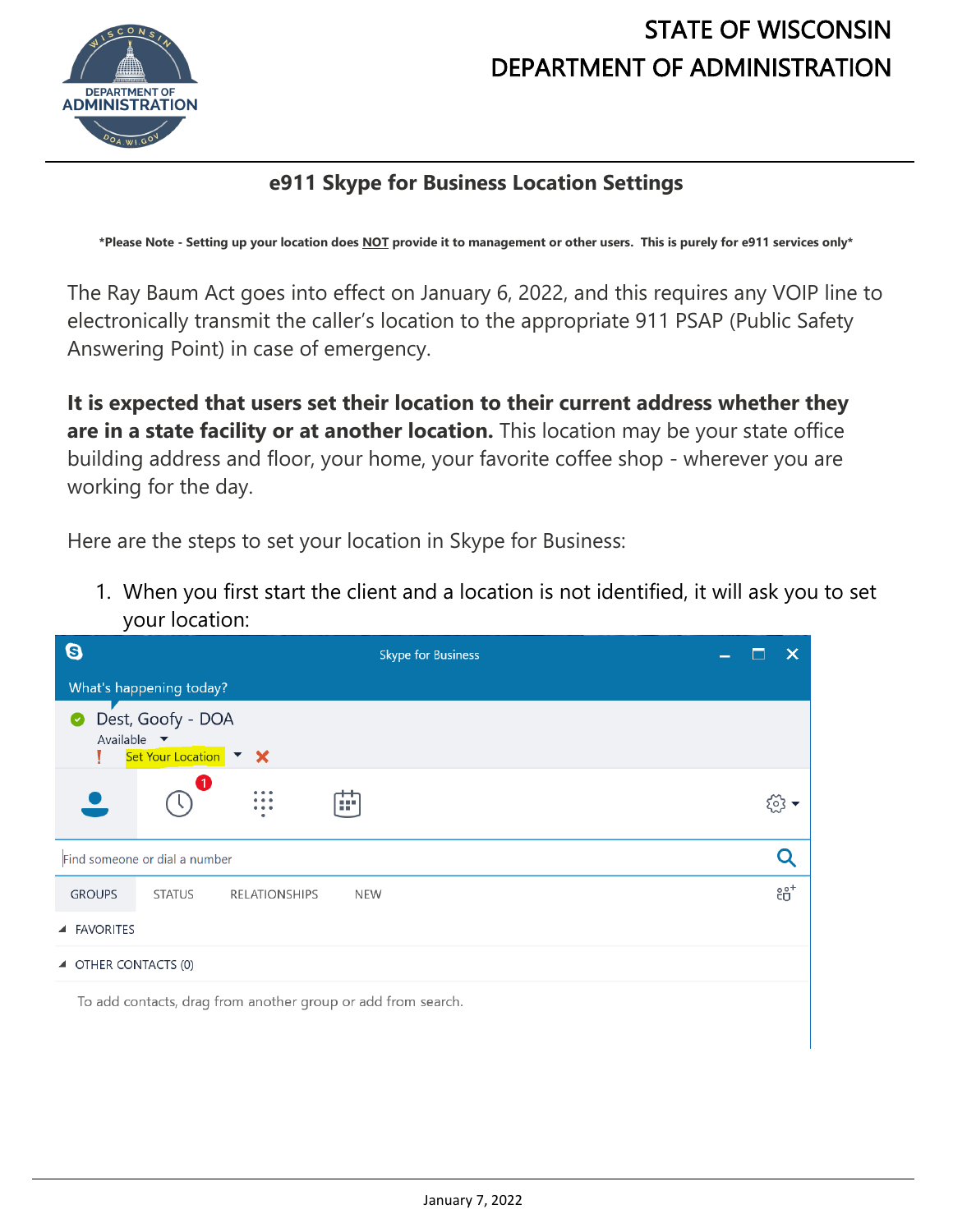2. If you try to dismiss by clicking the red X, a message will pop up:

| 0                                                                          | Skype for Business                                                                                                                                                                                                                                                                                                 | x          |
|----------------------------------------------------------------------------|--------------------------------------------------------------------------------------------------------------------------------------------------------------------------------------------------------------------------------------------------------------------------------------------------------------------|------------|
| What's happening today?                                                    |                                                                                                                                                                                                                                                                                                                    |            |
| Dest, Goofy - DOA<br>Available $\blacktriangledown$<br>Set Your Location ▼ |                                                                                                                                                                                                                                                                                                                    |            |
| 1                                                                          | ar.                                                                                                                                                                                                                                                                                                                | [০} ▼      |
| Find someone or dial a number                                              |                                                                                                                                                                                                                                                                                                                    | Q          |
| <b>GROUPS</b><br><b>STATUS</b>                                             | <b>RELATIONSHIPS</b><br><b>NEW</b>                                                                                                                                                                                                                                                                                 | $e_0^{o+}$ |
| ▲ FAVORITES                                                                |                                                                                                                                                                                                                                                                                                                    |            |
| ▲ OTHER CONTACTS (0)                                                       |                                                                                                                                                                                                                                                                                                                    |            |
| To add contacts, drag fro                                                  | <b>Skype for Business</b><br>Are you sure you do not want to enter your<br>address? If your company has subscribed to 911<br>call delivery services in the United States this<br>address will be provided to emergency services<br>when you call 911.<br>Don't show this again<br>$\underline{\mathsf{No}}$<br>Yes |            |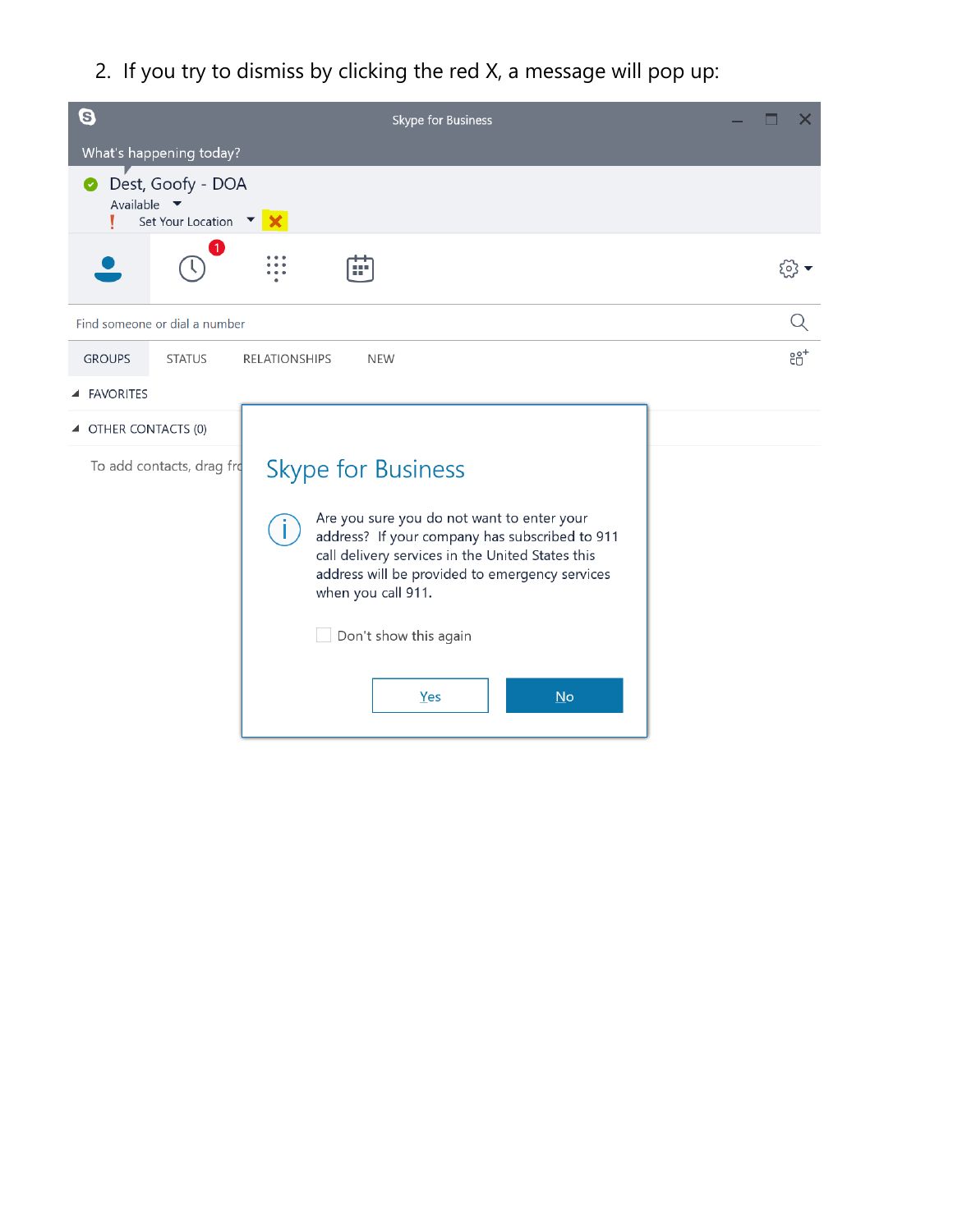3. If you click on "Set Your Location", you will be prompted for your address information (when in the office, users should set the Floor they are on as the Building / Room):

| 0                                                                                                                                                          | Skype for Business                                                   | X              |  |  |
|------------------------------------------------------------------------------------------------------------------------------------------------------------|----------------------------------------------------------------------|----------------|--|--|
| What's happening today?                                                                                                                                    |                                                                      |                |  |  |
| Available $\blacktriangledown$                                                                                                                             | Dest, Goofy - DOA<br>Set Your Location $\bullet$                     |                |  |  |
|                                                                                                                                                            | $\mathbf{1}$                                                         | ६०३            |  |  |
| Find someone or dial a number                                                                                                                              |                                                                      |                |  |  |
| <b>GROUPS</b>                                                                                                                                              | ×                                                                    | $\overline{e}$ |  |  |
| ▲ FAVORITES                                                                                                                                                | <b>Edit Location</b>                                                 |                |  |  |
| ▲ OTHER CONT                                                                                                                                               | Your location name (such as Work or Home) can be shared with others. |                |  |  |
| To add cont                                                                                                                                                | Home<br>Location name:                                               |                |  |  |
| The information below will only be shared with emergency service providers, and<br>only if your company is using Skype for Business for emergency dialing. |                                                                      |                |  |  |
|                                                                                                                                                            | 123 Maple Street<br>Address:                                         |                |  |  |
|                                                                                                                                                            | Office<br>Building/Room:                                             |                |  |  |
|                                                                                                                                                            | Madison<br>City:                                                     |                |  |  |
|                                                                                                                                                            | WI<br>State/Province:                                                |                |  |  |
|                                                                                                                                                            | 53562<br>Zip/Postal code:                                            |                |  |  |
|                                                                                                                                                            | Country/Region:<br><b>United States</b>                              |                |  |  |
|                                                                                                                                                            | Learn More<br>OK<br>Cancel                                           |                |  |  |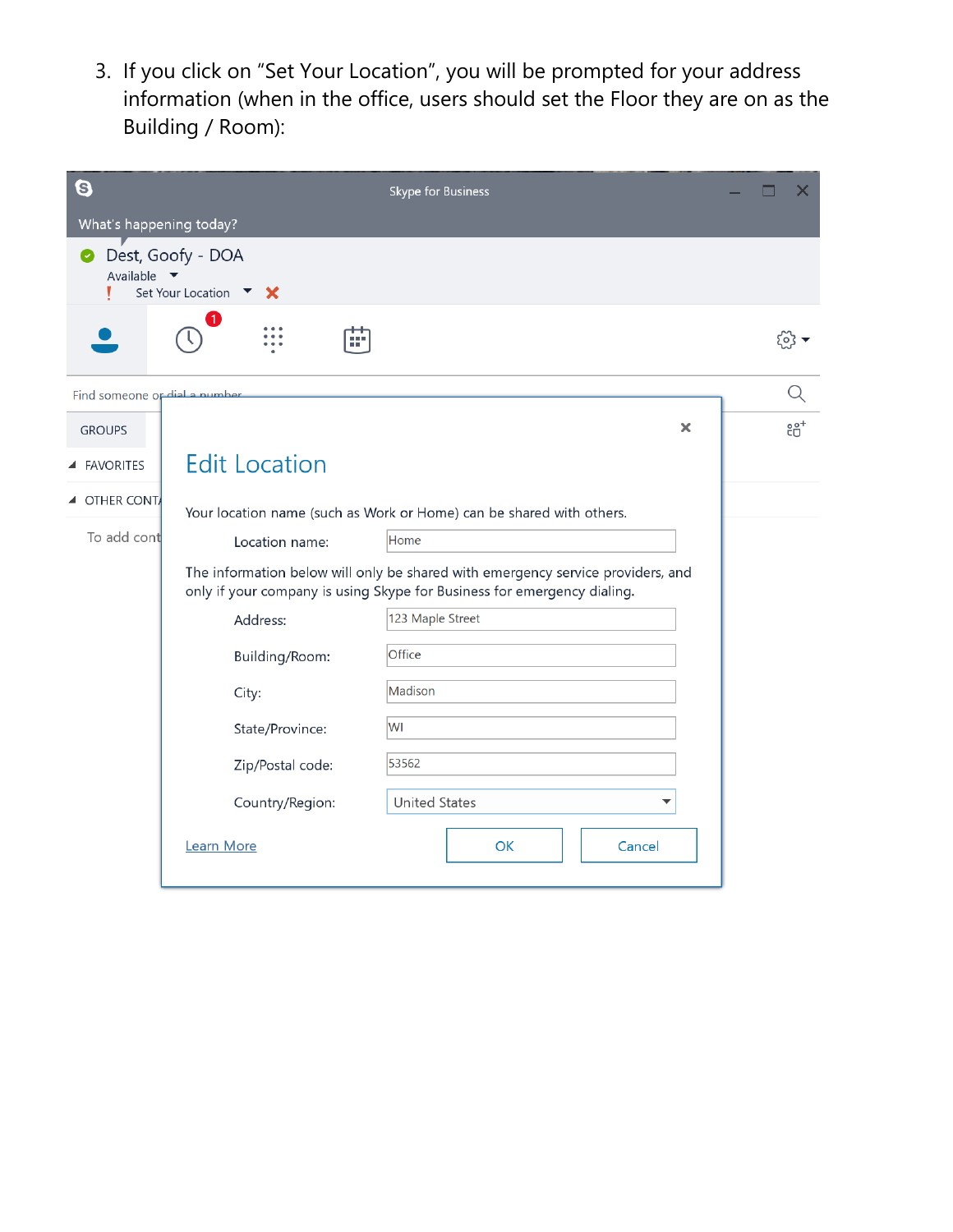4. Once you enter and press "Ok", it will list your Location name:

| $\boldsymbol{\Theta}$<br><b>Skype for Business</b>                    | X      |
|-----------------------------------------------------------------------|--------|
| What's happening today?                                               |        |
| Dest, Goofy - DOA<br>Ø<br>Available $\blacktriangledown$<br>Home<br>▼ |        |
| Œ<br>áР.                                                              |        |
| Find someone or dial a number                                         |        |
| <b>GROUPS</b><br><b>RELATIONSHIPS</b><br><b>STATUS</b><br><b>NEW</b>  | $20^+$ |
| <b>FAVORITES</b><br>$\blacktriangle$                                  |        |
| ▲ OTHER CONTACTS (0)                                                  |        |
|                                                                       |        |

To add contacts, drag from another group or add from search.

5. It will save it as a Custom Location and will allow you to select from these when multiple Custom Locations have been saved and you move between locations / networks. Locations recalled based on Network information and stored in the Skype4B system will auto populate and override any Custom Location information.



To add contacts, drag from another group or add from search.